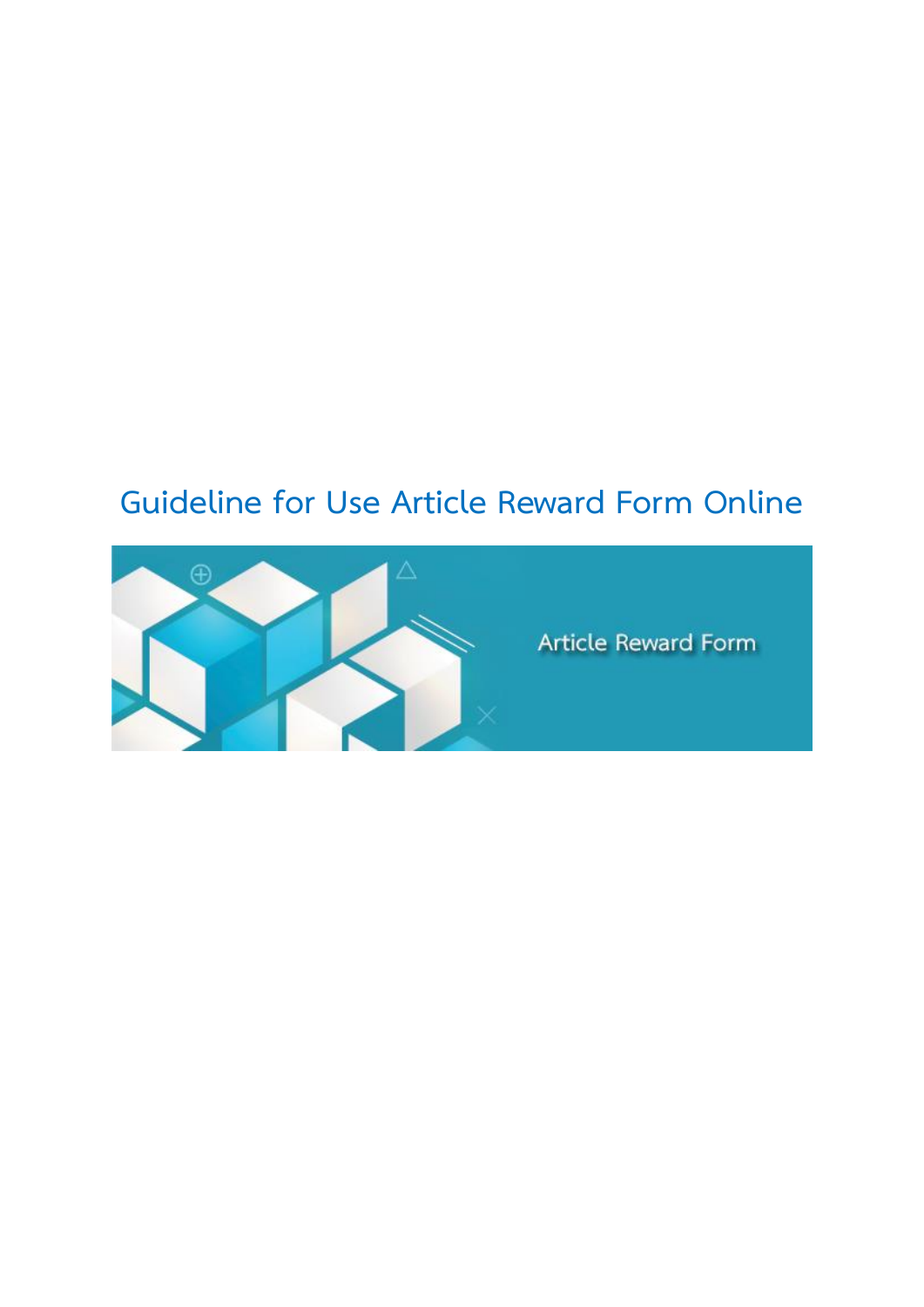- 1. Fill in the corresponding data.
	- Name
	- Position
	- Department
	- E-mail address

| <b>Corresponding Data</b> |                                                                          |
|---------------------------|--------------------------------------------------------------------------|
| 1k<br>Name                | <b>First Name</b><br>Last Name                                           |
| Position *                |                                                                          |
| Department *              | Faculty of Science and Industrial Technology<br>$\overline{\phantom{a}}$ |
| E-mail Address *          |                                                                          |

- 2. Fill in the reward data.
	- Article Title (Thai)
	- Article Title (English)
	- Type of Reward
	- Budget for article reward (Baht)

| <b>Reward Data</b>                                                                      |  |
|-----------------------------------------------------------------------------------------|--|
| Article Title (Thai) *                                                                  |  |
| Article Title (English)<br>*                                                            |  |
| Type of Reward *                                                                        |  |
| <b>Academic Journals</b>                                                                |  |
| Conference Proceedings                                                                  |  |
| Patent/Petty-Patent                                                                     |  |
| Research which focused on innovation, invention and technology transfers to communities |  |
| Budget for article reward<br>(Baht)                                                     |  |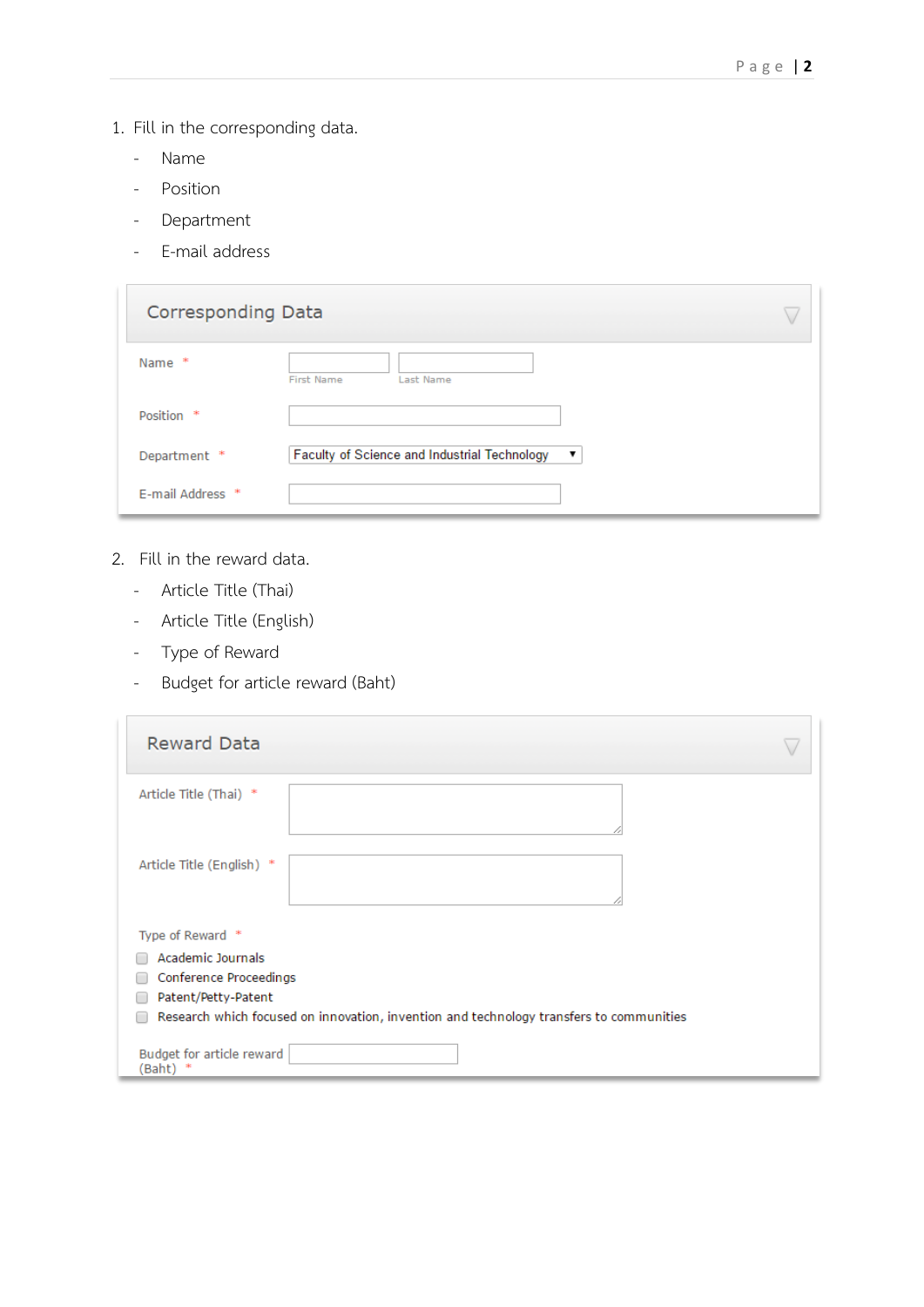3. If you select type of data as Academic Journals please insert data in column **Academic Journals**.

| <b>Academic Journals</b>                         |                                                                                                                                                                                                                                                                                                                                              |  |
|--------------------------------------------------|----------------------------------------------------------------------------------------------------------------------------------------------------------------------------------------------------------------------------------------------------------------------------------------------------------------------------------------------|--|
| Type of Article                                  | <b>Invited Article</b><br><b>Review Article</b><br><b>Research Article</b>                                                                                                                                                                                                                                                                   |  |
| Name of Journal                                  |                                                                                                                                                                                                                                                                                                                                              |  |
| Volumn                                           |                                                                                                                                                                                                                                                                                                                                              |  |
| Issue                                            |                                                                                                                                                                                                                                                                                                                                              |  |
| Page                                             |                                                                                                                                                                                                                                                                                                                                              |  |
| Month of Publication                             | ▼                                                                                                                                                                                                                                                                                                                                            |  |
| Year of Publication                              | ▼                                                                                                                                                                                                                                                                                                                                            |  |
| This article came from<br>research title         |                                                                                                                                                                                                                                                                                                                                              |  |
| This article came from<br>thesis title           |                                                                                                                                                                                                                                                                                                                                              |  |
| Journal Impact Factor                            |                                                                                                                                                                                                                                                                                                                                              |  |
| Level of Publication                             | International<br>National<br>Other                                                                                                                                                                                                                                                                                                           |  |
| Database where<br>publication is indexed         | Web of Science<br>▼                                                                                                                                                                                                                                                                                                                          |  |
| <b>Ouartile for Web of</b><br>Science or Scopus  | ▼                                                                                                                                                                                                                                                                                                                                            |  |
| 80%.<br>works has been published in the journal) | It's the first article after the highest graduated of applicant who is the corresponding of that article.<br>(Corresponding author) and the research took place at Prince of Songkla University, Surat Thani Campus at least<br>Journals not include in Beall's List of Predatory, Open-Access Publishers. (Consideration by the moment that |  |

\*if you select level of publication as other please specify

\*if you select database publication as Web of Science or Scopus please select quartile for Web of Science or Scopus.

\*if you select database publication as Other please specify.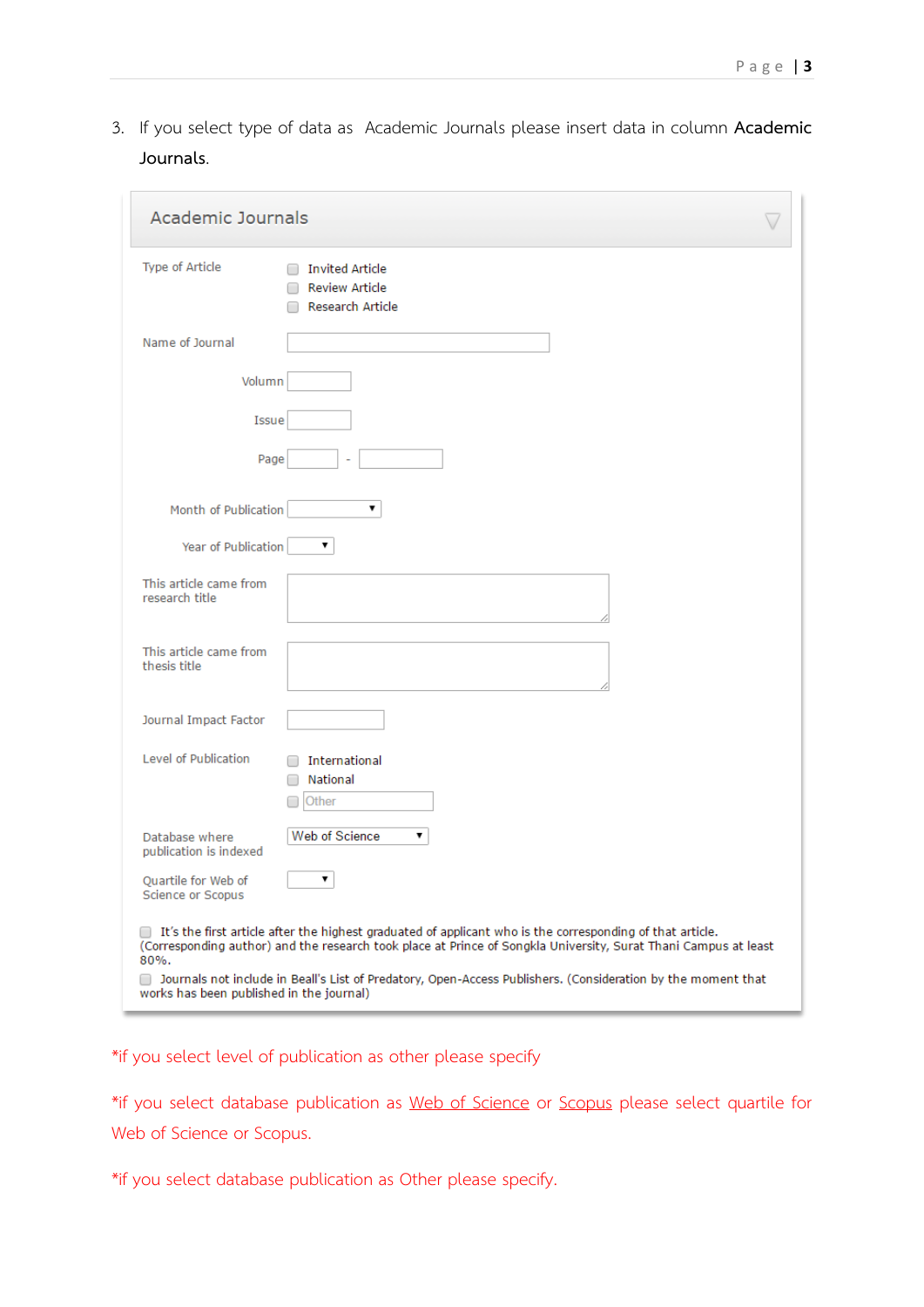4. If you select type of data as Conference Proceedings please insert data in column **Conference Proceedings**.

| <b>Conference Proceedings</b> |                                                             |  |
|-------------------------------|-------------------------------------------------------------|--|
| Type of Presentation          | <b>Oral Presentation</b><br>∩<br><b>Poster Presentation</b> |  |
| Name of Conference            |                                                             |  |
| Host of Conference            |                                                             |  |
| Place of Conference           |                                                             |  |
| Date of Presentation          | 圜<br>$\overline{\phantom{0}}$<br>٠                          |  |

5. If you select type of data as Patent/Petty Patent please insert data in column **Patent/Petty Patent**.

| Patent/Petty-Patent |                                                           |
|---------------------|-----------------------------------------------------------|
| Type of Achivement  | Patent<br>Petty Patent                                    |
| Reference Number    |                                                           |
| Date of Approval    | E<br>$\overline{\phantom{a}}$<br>$\overline{\phantom{a}}$ |

6. If you select type of data as Research which focused on innovation, invention and technology transfers to communities please insert data in column **Research which focused on innovation, invention and technology transfers to communities**.

| transfers to communities | Research which focused on innovation, invention and technology |  |
|--------------------------|----------------------------------------------------------------|--|
| <b>Host of Reward</b>    |                                                                |  |
| Type of Reward           |                                                                |  |
| Date/Month/Year          | m<br>$\overline{\phantom{a}}$<br>$\overline{\phantom{a}}$      |  |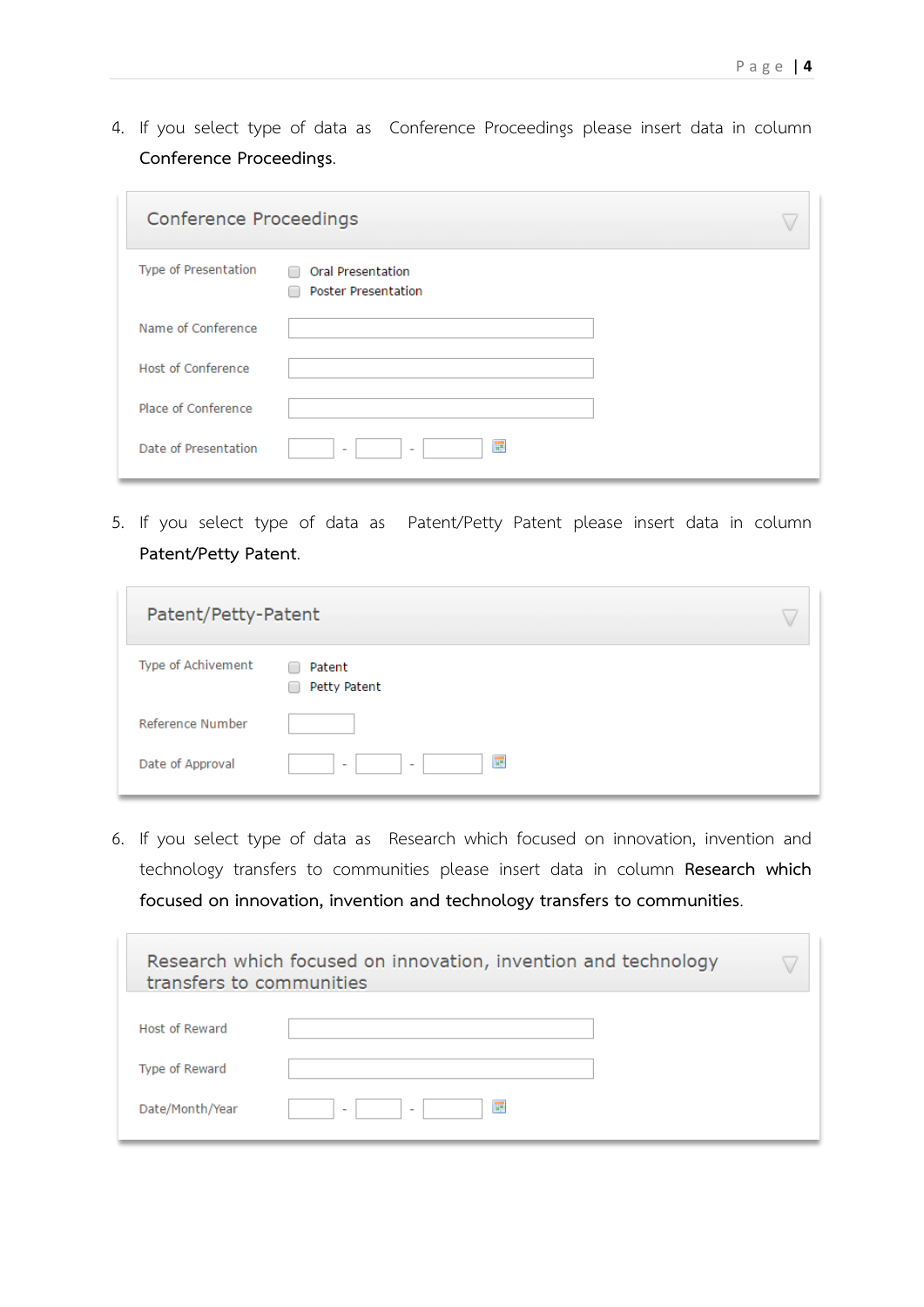- 7. Upload Document
	- File Type (pdf, doc, docx, xls, xlsx, csv, txt, rtf, html, zip, mp3, wma, mpg, flv, avi, jpg, jpeg, png, gif)
	- Maximum file size 5 MB

| <b>Upload Document</b>                                                                                                             |  |
|------------------------------------------------------------------------------------------------------------------------------------|--|
| Attach copy of Academic Papers<br>้เลือกไฟล์ ไไม่ได้เลือกไฟล์ใด                                                                    |  |
| Attach Abstract (Thai/English)<br>เลือกใฟล์ ใม่ได้เลือกใฟล์ใด                                                                      |  |
| Attach copy searched that the article or journal are listed in the database<br>เลือกไฟล์ ไม่ได้เลือกไฟล์ใด                         |  |
| Attach Conference Proceedings file<br>เลือกไฟล์ ไม่ได้เลือกไฟล์ใด                                                                  |  |
| Attach Patented/Petty patented file<br>เลือกไฟล์ ไม่ได้เลือกไฟล์ใด                                                                 |  |
| Attach Research which focused on innovation, invention and technology transfers to communities file<br>เลือกไฟล์ ไม่ได้เลือกไฟล์ใด |  |
| Attach HRMIS file<br>้เลือกไฟล์ ไไม่ได้เลือกไฟล์ใด                                                                                 |  |
| <b>Print Form</b><br><b>Clear Form</b><br><b>Submit</b>                                                                            |  |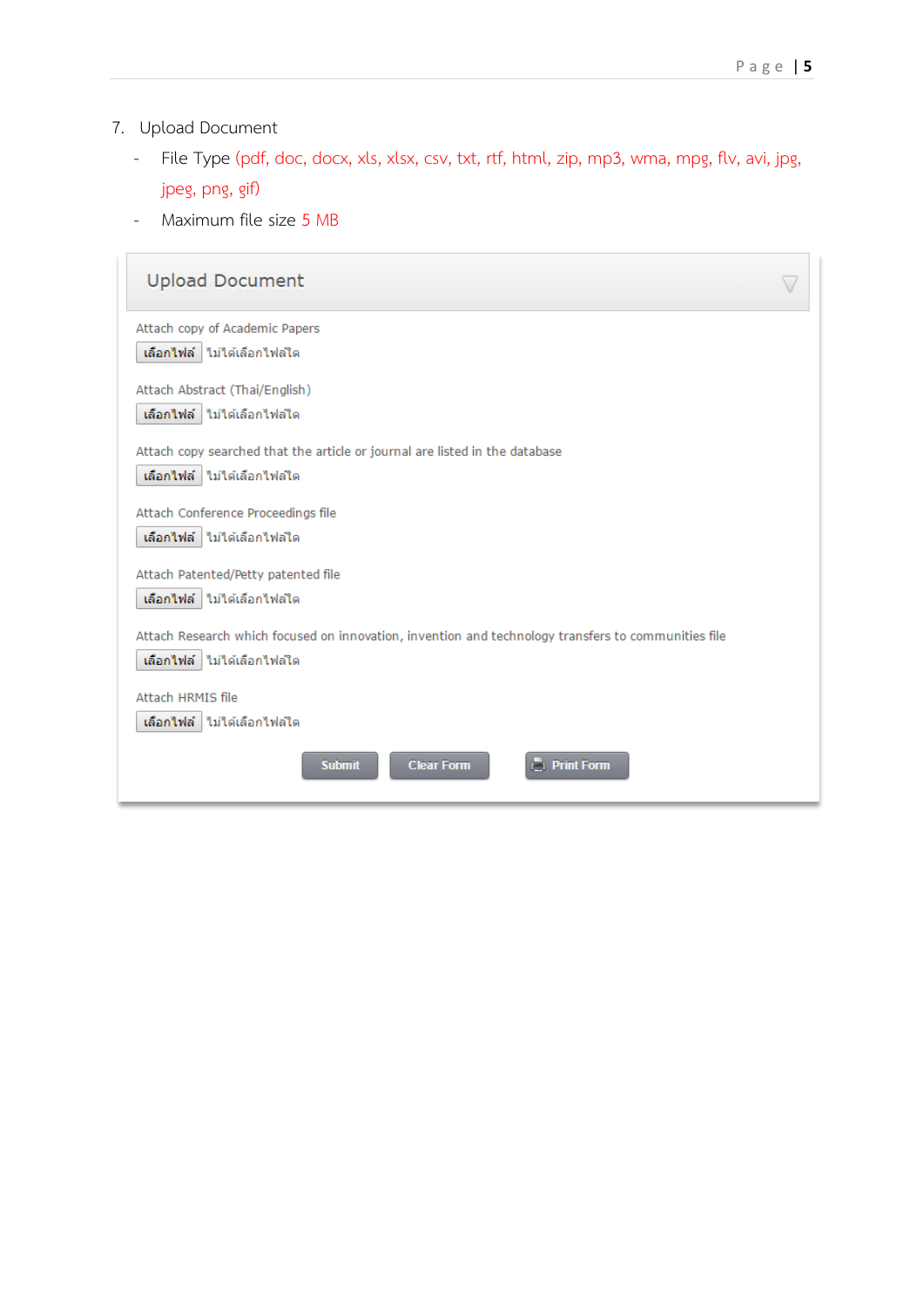8. You can click Print Form for preview data.

| 19/10/2559                                                                | <b>Article Reward</b>                                                                   |     |
|---------------------------------------------------------------------------|-----------------------------------------------------------------------------------------|-----|
| $\oplus$                                                                  | Δ<br>Article Reward Form                                                                |     |
| <b>Corresponding Data</b>                                                 |                                                                                         |     |
| Name *                                                                    | ขนม์ธิดา<br>สุขเมือง<br><b>First Name</b><br><b>Last Name</b>                           |     |
| Position *                                                                | พนักงานบริหารทั่วไป                                                                     |     |
| Department *                                                              | Faculty of Science and Industrial Technology<br>۷.                                      |     |
| E-mail Address *                                                          | chonthida.s@psu.ac.th                                                                   |     |
| <b>Reward Data</b>                                                        |                                                                                         |     |
| Article Title (Thai) *                                                    | ทดสอบระบบ                                                                               |     |
| Article Title (English) *                                                 | test system                                                                             |     |
| Type of Reward *                                                          |                                                                                         |     |
| Academic Journals<br><b>Conference Proceedings</b><br>Patent/Petty-Patent | Research which focused on innovation, invention and technology transfers to communities |     |
| Budget for article reward 12000<br>$(Baht)$ *                             |                                                                                         |     |
| <b>Academic Journals</b>                                                  |                                                                                         |     |
| <b>Type of Article</b>                                                    | <b>Invited Article</b><br><b>Review Article</b><br><b>Research Article</b>              |     |
| Name of Journal                                                           | ิทตสอบ                                                                                  |     |
| Volumn 14                                                                 |                                                                                         |     |
| http://rech.surat.psu.ac.th/main/article-reward.php                       |                                                                                         | 1/3 |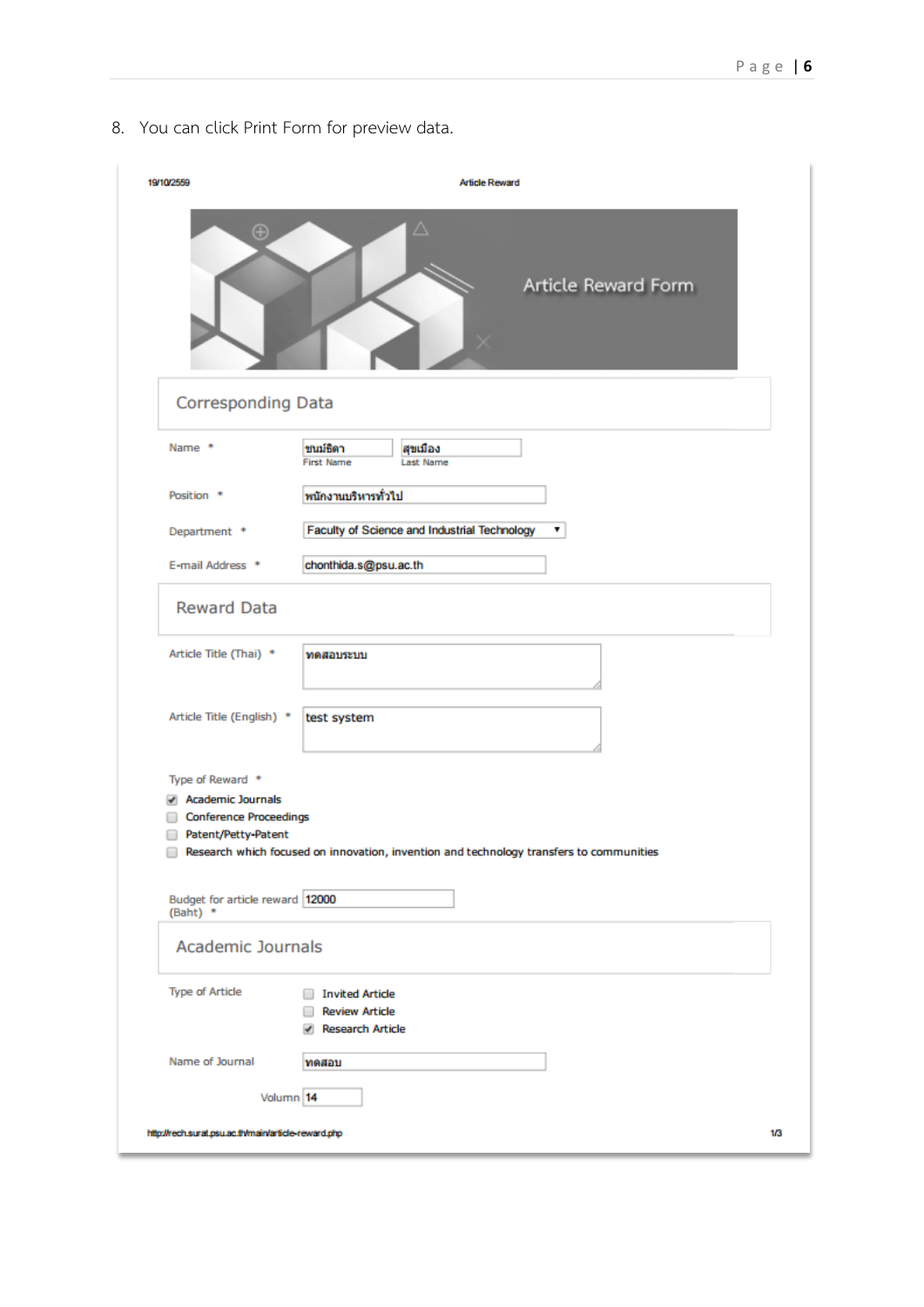9. After click submit, System has been sent e-mail to Research Staff for check data.